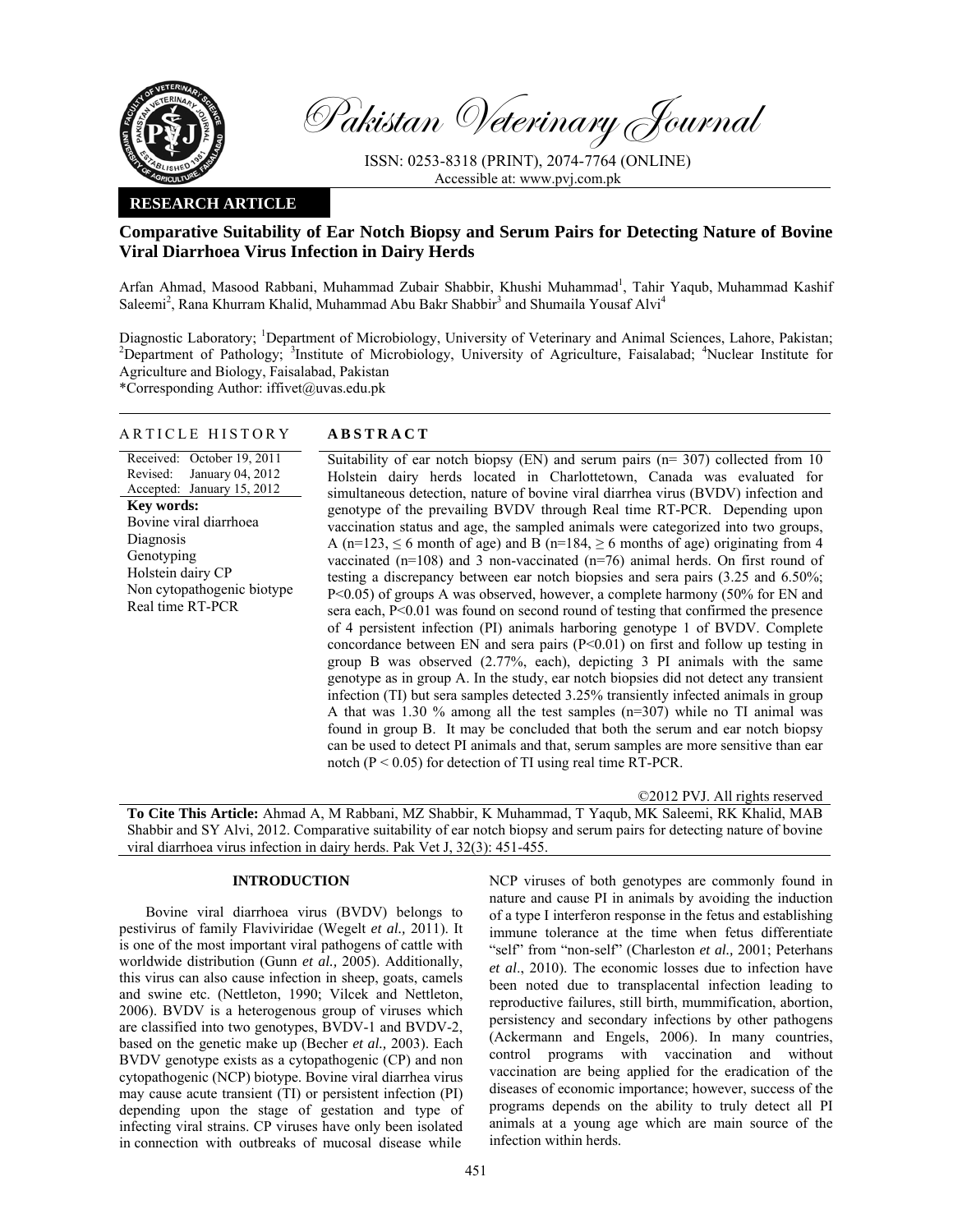Currently most diagnostic laboratories are offering an array of diagnostic tests to detect BVDV infected animals such as virus isolation (VI), reverse transcriptionpolymerase chain reaction (RT-PCR), immunohistochemistry (IHC), and antigen-capture enzyme-linked immunosorbent assay (AC-ELISA) because no one test is considered perfect in all situations (Dubovi, 1996). Among these diagnostic tests, RT-PCR test is rapid, reliable and independent of the problem of colostral antibody intervention as is observed in VI and AC-ELISA for detection of persistent or transient infections in young calves (Kozasa *et al*., 2005). Real-time PCR has the same advantages as conventional PCR assays, but is more rapid due to real time visualization of data (Mackay *et al*., 2002). Most of the diagnostic laboratories are using different samples like serum or milk samples for detection of BVDV however in these days; ear notch biopsies are getting attention of diagnosticians as preferred samples due to ease in its collection and liberty of interference by colostral antibodies in diagnosis. Suitability of these samples is still questionable which is needed to be addressed. Present study is, therefore, designed to compare the diagnostic application of serum and ear notch biopsy pairs for simultaneous detection and genotyping of prevailing BVDV through real time RT-PCR using TaqMan probe system.

## **MATERIALS AND METHODS**

A total of 307 ear notch biopsies and serum pairs were collected from 10 BVDV suspected Holstein dairy cattle farms in and around Charlottetown, Canada. According to vaccination history and age, the sampled animals were separated into two groups, A (n=123,  $\leq 6$ ) month of age, A1, A2, A3), B (n=184,  $\geq$  6 months of age) containing both vaccinated (n=108, BV1, BV2, BV3, BV4) and non-vaccinated animals (n=76, BN1, BN2, BN3). Both sample pairs were processed to compare the diagnostic suitability in simultaneous detection of BVDV status and genotyping of virus strain through real time RT-PCR. To confirm PI status of animals, all animals tested positive were re-sampled 30 days after the first round of testing and processed again through PCR.

**Real time RT-PCR:** Two reference virus strains of BVD virus (NADL- BVDV1, 125c -BVDV2) were processed to find out the specificity of probes before processing field samples. Both probes (TaqMan FAM and TaqMan Quasar) were tested against NADL, 125c and water (nontemplate control-NTC) separately. In the first reaction, TaqMan FAM probe 1 was tested against NADL, 125c and water (non-template control-NTC). In the second reaction, the same templates used in reaction first were tested with TaqMan Quasar probe 2.

Detection limit of the real time RT-PCR was determined by making serial 10 fold dilutions of reference virus strains (BVDV1-NADL and BVDV2-125c) in MEM, based on the infectious titre of the virus. Various dilutions of stock viruses ranging from  $10^{-1}$  TCID<sub>50</sub> to  $10^{-7}$  $TCID_{50}$  were made. The RNAs extractions, from each dilution, were tested through real time RT-PCR.

**Extraction of total RNA from ear notch biopsies and serum samples:** Total RNA from ear notch biopsies and serum samples were extracted using Qiagen RNeasy Mini Kit (QIAGEN, Cat  $#$  74106 and 52904) according to manufacturer's recommendations. RNA was eluted with 20 µl of RNase-free water and stored at -80°C till further use. RNA from two BVDV reference strains (BVDV1- NADL, BVDV2-125c) was also included in the assay as positive control.

**Protocol for real time RT- PCR:** Real time RT-PCR was performed using the primers, probes (Table 1) and protocol described by Baxi *et al*. (2006) with some modifications, using Smartcycler sequence detector (Cepheid, Inc). Qiagen quantiTect Multiplex RT-PCR Kit (Cat # 204643) was used to perform the assay. A reaction of 25 µl volume containing 12.5 µl of QT master mix, 1  $\mu$ l (400 nM) of each of forward and reverse primer, 0.5  $\mu$ l (200 nM) of each of the fluorescent probe (FAM-BVDV1 and QUASAR- BVDV2), 0.25 µl of RT-mix, 4.25 µl of RNase free water and 5 µl of each of the extracted RNA from samples was prepared. Prior to amplification, the RNA was transcribed at 50°C for 30 min, followed by one cycle of 94°C for 15 min for activation of the HotStarTaq DNA polymerase and inactivation of reverse transcriptase. This was followed by 40 cycles of denaturation at  $94^{\circ}$ C for 15sec. and of annealing and extension at  $60^{\circ}$ C for  $60$ sec. The non template control (NTC) containing RNase free water and two positive controls (RNA from BVDV1- NADL and BVDV2-NVSL 125) were also processed with each reaction. Amplified PCR products were visualized in a 2% agarose gel in 1% TBE stained with ethidium bromide to confirm size of amplicons.

**Statistical analysis:** The data of comparative suitability of ear notch biopsy-serum pairs for detection of PI and TI animals with BVDV by real time RT-PCR was analyzed by Z-test using statistical software package STATA 9.1 (College state, Texas). P<0.05 was considered significant.

### **RESULTS**

In the assay, amplification of PCR product is detected during each cycle by the release of a fluorescent reporter dye from a hybridization probe. The PCR products were also confirmed by gel electrophoresis (2% agarose) and staining with ethidium bromide. Test results were validated by the presence of specific curves with positive control RNA (BVDV1-NADL, BVDV2-125c) and no amplification curve with NTC. Before testing field samples, the specificity of both probes and sensitivity of real time PCR machine was determined under local conditions. The probes used were found highly specific as both TaqMan probes 1 and 2 correctly identified BVDV1- NADL and BVDV2-125 c, respectively without showing cross reactivity (Fig. 1(A, B) while the detection limit of real time PCR machine was found to be  $10^{-5}$  and  $10^{-4}$ TCID<sub>50</sub> units of BVDV1 and BVDV2, respectively (Table 2). To reconfirm the probe specificity, when amplicons were subjected to electrophoresis on 2% agarose gel, a specific 107 bp sized products was observed confirming probe specificity (Fig. 2).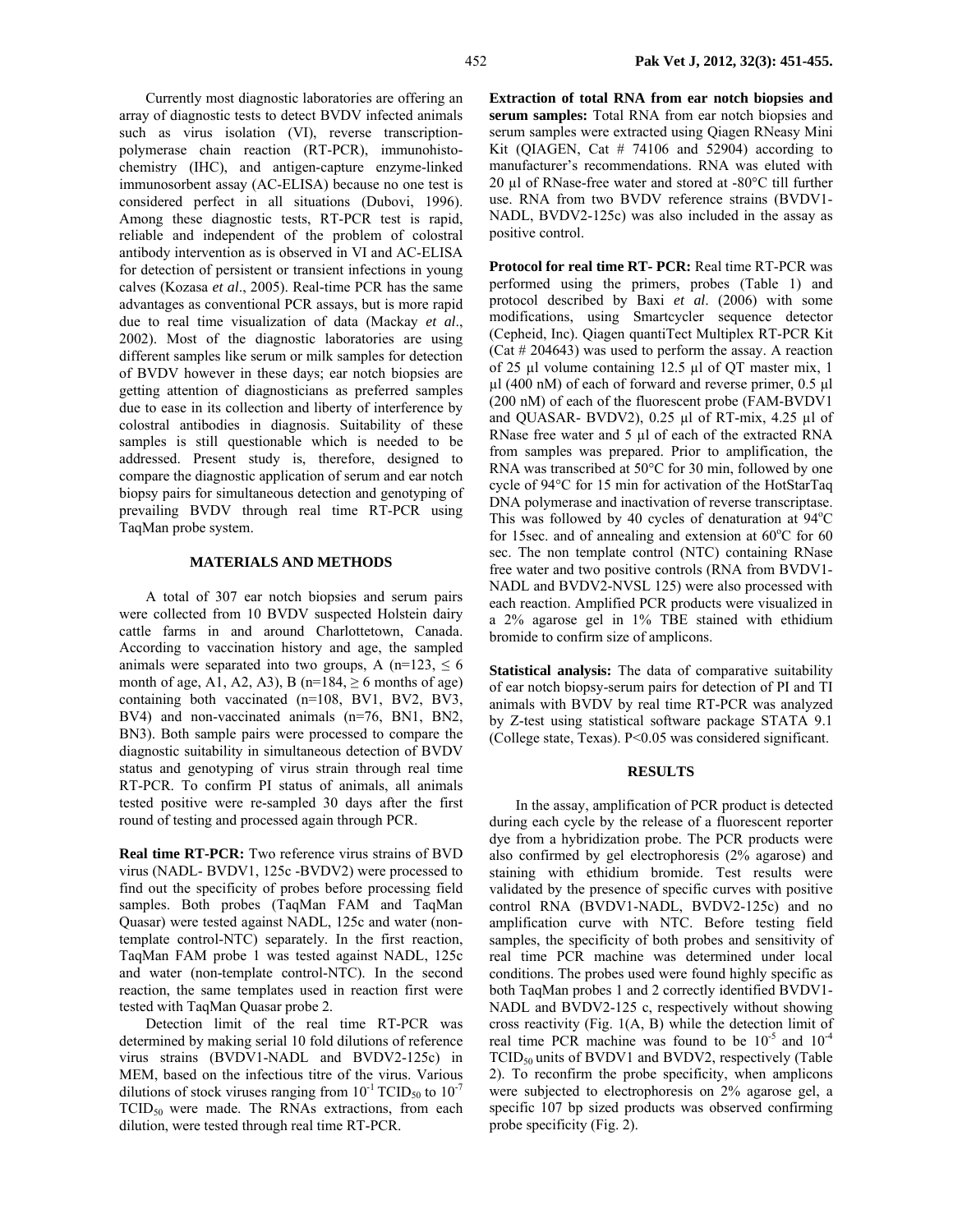

Fig. 1: Specificity of taqman probes. Quasar channel, amplification curve, 1 (125c), 2 (NADL) and 3 (water).



**Fig. 2:** Agarose gel electrophoresis of amplified products obtained by probe specificity reactions

In group A, 4/123 (3.25%) EN biopsies and 8/123 (6.50%) serum sample were tested positive, for genotype 1 of BVDV, on first round of testing (Table 3). On the other hand, out of 108 samples from vaccinated animal herds of group B, 3 RNA samples (2.77%) extracted from each of the ear notch biopsies and sera were found positive (BVDV-1) while all the animals from nonvaccinated herds of same group were established negative (Table 3). No animal of either group was found positive for genotype 2 of BVDV. To confirm the PI status of animals, the farmers were contacted again for re-sampling of positive animals. Eight animals from group A and 3 of group B were selected for re-sampling, 30 days post first sampling. The selected samples were collected and processed again following the same protocol. On second round of testing, out of 8 collected samples of group A, only 4 (50%) were found positive (BVDV-1) using both ear notch biopsies and serum samples whereas 4 serum samples which were found positive on first round of testing turned negative. Based upon the follow up testing, the results indicated the presence of 4 persistent and 4 acute transiently infected animals harboring genotype 1 of BVDV in group A.

For animals of group B, 3 animals which were found positive on first round of testing using EN and sera pairs, remained positive on follow up testing depicted the presence of 3 (2.77%) animals with PI containing same genotype as in group A (Table 3). Irrespective of grouping, as for as the comparative suitability of both types of samples for the detection of PI and genotyping of BVDV was concerned, out of 307 tested samples, 2.28% positivity (BVDV-1) was found using ear notch RT-PCR and 3.58% (BVDV-1) by serum RT-PCR. On first round of testing, though this discrepancy was not observed on second testing, as a perfect agreement was eminent between both types of samples (Table 3). In the study, ear notch biopsies did not detect any transient infection but sera samples detected 3.25% (4/123) TI animals in group A that was 1.30% among all the test samples (n=307) while no TI animal was found in group B.

A significant difference (P<0.05) between EN biopsies and serum pairs for the detection of acute transient animals with BVDV was observed while a perfect agreement (P=1) for detecting PI animals by real time RT-PCR was evident in the study.

#### **DISCUSSION**

Infection with bovine viral diarrhea virus (BVDV) may result in persistent or acute transient infection in cattle (Fulton *et al.,* 2002). Both PI and TI animals play important role in maintenance of BVD infection in dairy herds. Timely and accurate diagnosis of BVDV is of utmost importance to maintain BVDV free herds. A variety of samples like blood, bulk milk, semen and tissues etc. are used for diagnosis of BVDV with variable sensitivity. In this study diagnostic suitability of ear notch and serum pairs was established by real time RT-PCR.

Since its discovery, polymerase chain reaction (PCR) has been widely used for the diagnosis of viral diseases (Mullis *et al*., 1994). In the protocols of classical PCR, necessity of opening the PCR tube for product detection increases the risk of false positive results due to amplicon contamination while real time RT-PCR assay used as a diagnostic tool to compare diagnostic suitability of serum and EN biopsies for the simultaneous detection of BVDV, nature of infection and genotyping of prevailing BVDV in the study area minimized the possibility of contamination. The probes used in the real time RT-PCR were found highly specific which is in line with the observation of Baxi *et al.* (2006). The detection limit of real time RT-PCR assay was found to be  $10^{-5}$  and  $10^{-4}$  TCID<sub>50</sub> units of BVDV1 and BVDV2, respectively (Table 2). The real time RT-PCR assay when used for processing the field samples showed a significant discrepancy in detection of

**Table 1:** Oligonucleotide primers and probes

| PP Sequence                   | Position | Size    |
|-------------------------------|----------|---------|
| PF 5'CTAGCCATGCCCTTAGTAG3'    | 102      | 19 each |
| PR 5'CGTCGAACCAGTGACGACT3'    | 208      |         |
| <b>PI 5'-FAM-</b>             | 4        | 30 each |
| TAGCAACAGTGGTGAGTTCGTTGGATGGC |          |         |
| T-BHO3'                       |          |         |
| P <sub>2</sub> 5'-OUASAR-     | 141      |         |
| TAGCGGTAGCAGTGAGTTCGTTGGATGGC |          |         |
| $C-BHO-3'$                    |          |         |

PP-Primers and probes, PF (Pesti-forward primer), PR (Pesti-reverse primer), P1 (BVDV -Probe 1), P2 (BVDV probe 2)

**Table 2:** Detection limits of real time RT-PCR

| Genotype of Virus Tests                          |            | $TCID_{50}$<br>$10^{-2}$ $10^{-3}$ $10^{-4}$ $10^{-5}$ $10^{-6}$ $10^{-7}$ |  |  |  |  |  |  |
|--------------------------------------------------|------------|----------------------------------------------------------------------------|--|--|--|--|--|--|
|                                                  |            | $\sqrt{10^{-1}}$                                                           |  |  |  |  |  |  |
| BVDVI(NADL)                                      | <b>PCR</b> |                                                                            |  |  |  |  |  |  |
| BVDV-2(125C)                                     | <b>PCR</b> |                                                                            |  |  |  |  |  |  |
| $+$ = Positive reaction, $-$ = Negative reaction |            |                                                                            |  |  |  |  |  |  |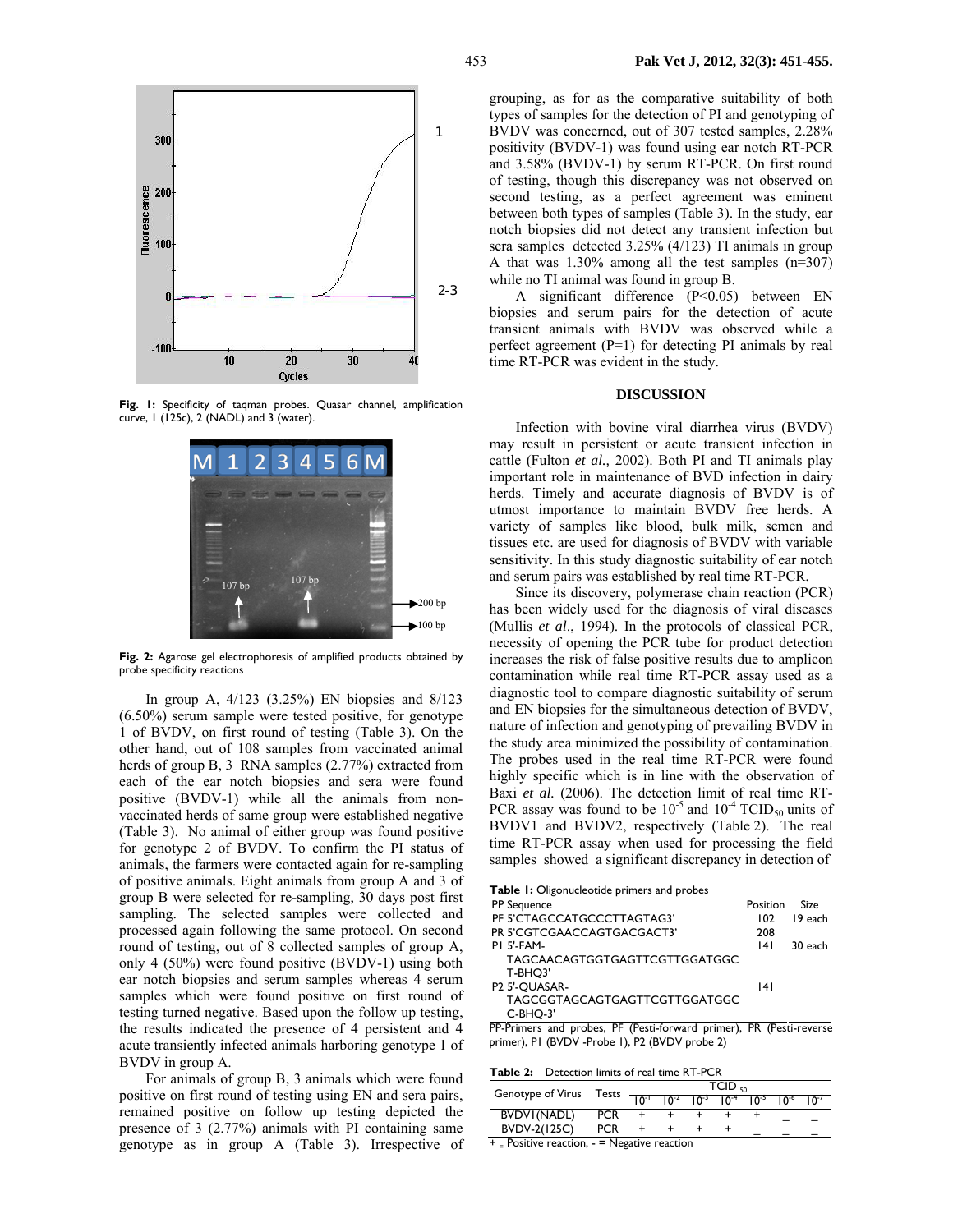**Table 3:** Overall comparative suitability of ear notch biopsies and sera pairs by real time RT-PCR for the detection of BVDV infection

| Group                                                                                                                                                                                                                                                                                                                                      | <b>EN Biopsies</b> |               | Serum          | Nature of Infection |                |       |                          |       |
|--------------------------------------------------------------------------------------------------------------------------------------------------------------------------------------------------------------------------------------------------------------------------------------------------------------------------------------------|--------------------|---------------|----------------|---------------------|----------------|-------|--------------------------|-------|
|                                                                                                                                                                                                                                                                                                                                            | $2nd$ T<br>∣st ⊤   |               | ∣st ⊤          | $2nd$ T             | Persistent (%) |       | (%) Transient            |       |
|                                                                                                                                                                                                                                                                                                                                            |                    |               |                |                     | EN             | Serum | EN                       | Serum |
|                                                                                                                                                                                                                                                                                                                                            | 4/123(3.25%)       | 4/08 (50%)    | 8/123 (6.50%)  | 4/08 (50%)          | 3.25           | 3.25  | 0.00                     | 3.25  |
| BV                                                                                                                                                                                                                                                                                                                                         | 3/108 (2.77%)      | 3/3 (100%)    | 3/108 (2.77%)  | 3/3 (100%)          | 2.77           | 2.77  | 0.00                     | 0.00  |
| BN                                                                                                                                                                                                                                                                                                                                         | 0/76               |               | 0/76           |                     |                |       | $\overline{\phantom{0}}$ |       |
| A+B                                                                                                                                                                                                                                                                                                                                        | 7/307 (2.28%)      | 7/11 (63.63%) | 11/307 (3.58%) | 7/11 (63.63%)       | 2.28           | 2.28  | 0.00                     | l.30  |
| $\overline{D}$ to $\overline{D}$ and $\overline{D}$ and $\overline{D}$ to $\overline{D}$ and $\overline{D}$ and $\overline{D}$ is $\overline{D}$ . The $\overline{D}$ and $\overline{D}$ and $\overline{D}$ $\overline{D}$ and $\overline{D}$ and $\overline{D}$ and $\overline{D}$ and $\overline{D}$ and $\overline{D}$ and $\overline{$ |                    |               |                |                     |                |       |                          |       |

PI: Persistent infection, TI: Transient infection,  $1^{st}T =$  First round of testing  $2^{nd}T =$  Second round of testing.

BVD virus between ear notch biopsies and serum samples collected from younger animals. On first round of testing, 4 ear notch biopsies and 8 serum samples were found positive (Table: 3). On second round of testing, however, a complete agreement between ear notch biopsies and serum samples has been observed, as 4 of ear notch biopsy-serum pairs showed positive signals (Table: 3). The 4 animals out of 8, sera of which were found positive on first round of testing and turned negative on follow up testing, were acute transiently infected animals. It has been well recognized that BVD virus postnatal infected cattle herds clear the infection (Lindberg and Alenius, 1999; Viltrop *et al*., 2002; Mainar-Jaime *et al.,* 2001; Valle *et al.,* 2005). Real time RT-PCR detected BVD virus from serum of transiently infected animals but failed to detect the virus from skin biopsies during first round of testing (Hilbe *et al*., 2007). The animals infected with low doses of the challenge virus infection do not have sufficient amount of the virus in skin tissues. However, skin of the vast majority of acutely infected animals is also devoid of detectable amount of the virus (Ridpath *et al*., 2002; Saliki and Dubovi, 2004).

Three out of 108 ear notch-sera pairs from animals representing more than 6 months of age, were found positive for BVD virus on first and second round of testing indicating a perfect agreement between the both types of samples (Table 3). The persistent animals had high titer of BVD virus in their circulation and skin tissues enabling its detection from both types of samples (Brock *et al.,* 1998).

On the basis of first and follow up test results, 7 animals, 4 from group A and 3 of group B, were declared as PI while 4 animals were taken as TI in younger age group A. Furthermore, all the positive animals were harbouring genotype-1 of BVDV. RT-PCR assay detected only genotype 1 of BVDV from samples of majority of PI animals (Fulton *et al*., 2002; Uttenthal *et al*., 2005). In the present study, genotype-2 of BVDV was not detected. However, genotype 2 of BVD is prevailing in North America, Europe, Asia and South America (Cranwell *et al*., 2005; Barros *et al.*, 2006; Pizarro-Lucero *et al.*, 2006). However, failure of detection of genotype 2 of the BVDV in the present study could be due to limited number of test animals for genotyping.

**Conclusions:** In conclusion, both the serum and ear notch biopsy can be used for the detection of persistent infection and genotyping of prevailing BVDV. However, Ear notch biopsies had poor sensitivity for the detection of acute transiently infected animals in the present study.

#### **REFERENCES**

Ackermann M and M Engels, 2006. Pro and contra IBR-eradication. Vet Microbiol, 113: 293-302.

- Barros F, S Ramos, G Pauperio, Thompson and M Fevereiro, 2006. Phylogenetic analysis of Portuguese bovine viral diarrhoea virus. Virus Res, 118: 192–195.
- Baxi M, D McRae, S Baxi, I Greiser-Wilke, S Vilcek, K Amoako and DA Deregt, 2006. A one-step multiplex real-time RT-PCR for detection and typing of bovine viral diarrhea viruses. Vet Microbiol, 116: 37-44.
- Becher P, R Avalos-Ramirez, M Orlich, SC Rosales, M Konig, M Schweizer, H Stalder, H Schirrmeier and HJ Theil, 2003. Genetic and antigenic characterization of novel pestivirus genotypes: implications for classification. Virol, 311: 96-104.
- Brock KV, DL Grooms, JF Ridpath and SR Bolin, 1998. Changes in the level of viremia in cattle persistently infected with bovine viral diarrhea virus. J Vet Diagn Invest, 10: 22-26.
- Charleston B, MD Fray, S Baigent, BV Carr and WI Morrison, 2001. Establishment of persistent infection with non-cytopathic bovine viral diarrhoea virus in cattle is associated with a failure to induce type 1 interferon. J Gen Virol, 82: 1893-1897.
- Cranwell MP, JR Jones and PR Wakeley, 2005. BVD virus type 2 in British cattle. Vet Rec, 156: 257-258.
- Dubovi EJ, 1996. Laboratory diagnosis of bovine viral diarrhea virus infection. Vet Med, 91: 867-872.
- Fulton RW, JF Ridpath, JT Saliki, RE Briggs, AW Confer, LJ Burge, CW Purdy, RW Loan, GC Duff and ME Payton, 2002. Bovine viral diarrhea virus (BVDV) 1b: predominant BVDV subtype in calves with respiratory disease. Can J Vet Res, 66: 181-190.
- Gunn GJ, HW Saatkamp, RW Humphery and AW Stott, 2005. Assessing economic and social pressure for the control of bovine viral diarrhea virus. Prev Vet Med, 72: 149-162.
- Hilbe M, H Stalder, E Peterhans, M Haessig, M Nussbaumer, C Egli, C Schelp, K Zlinsky and F Ehrensperger, 2007. Comparison of five diagnostic methods for detecting bovine viral diarrhea virus infection in calves. Vet Diagn Inves, 19: 28-34.
- Kozasa T, M Tajima, I Yasutomi, K Sano, K Ohashi and M Onuma, 2005. Relationship of bovine viral diarrhea virus persistent infection to incidence of diseases on dairy farms based on bulk tank milk test by RT-PCR. Vet Microbiol, 106: 41-47.
- Lindberg ALE and S Alenius, 1999. Principles for eradication of bovine viral diarrhea virus (BVDV) infections in cattle populations. In: Proceedings of the European Symposium on Control of Bovine Viral Diarrhea Virus in Cattle, Lillehammer. Vet Microbiol, 64: 197–222.
- Mackay IM, KE Arden and A Nitsche, 2002. Real time PCR in virology. Nucleic Acids Res, 30: 1292-1305.
- Mainar-Jaime RC, B Berzal-Herranz, P Arias and FA Rojo-Vazquez, 2001. Epidemiological pattern and risk factors associated with bovine viral-diarrhoea virus (BVDV) infection in a non-vaccinated dairy-cattle population from the Asturias region of Spain. Prev Vet Med, 52: 63–73.
- Mullis KB, F Ferre and RA Gibbs (eds.), 1994. The Polymerase Chain Reaction, Birkhauser, Boston, MA. pp: 174-181.
- Nettleton PF, 1990. Pestivirus infections in ruminants other than cattle. Rev Sci Tech, 9: 131–150.
- Peterhans S, C Bachofen, H Stalder and M Schweizer, 2010. Cytopathic bovine viral diarrhea viruses (BVDV): emerging pestiviruses doomed to extinction. Vet Res, 41: 44-58.
- Pizarro-Lucero J, MO Celedon, M Aguilera and A de Calisto, 2006. Molecular characterization of pestiviruses isolated from bovines in Chile. Vet Microbiol, 115: 208-217.
- Ridpath JF, SK Hietala, S Sorden and JD Neill, 2002. Evaluation of the reverse transcription-polymerase chain reaction/probe test of serum samples and immunohistochemistry of skin sections for detection of acute bovine viral diarrhea infections. J Vet Diagn Invest, 14: 303–307.
- Saliki JT and EJ Dubovi, 2004. Laboratory diagnosis of bovine viral diarrhea virus infections. Vet Clin North Am: Food Anim Pract, 20: 73–75.
- Uttenthal A, T Stadejek and B Nylin, 2005. Genetic diversity of bovine viral diarrhoea viruses (BVDV) in Denmark during a 10- year